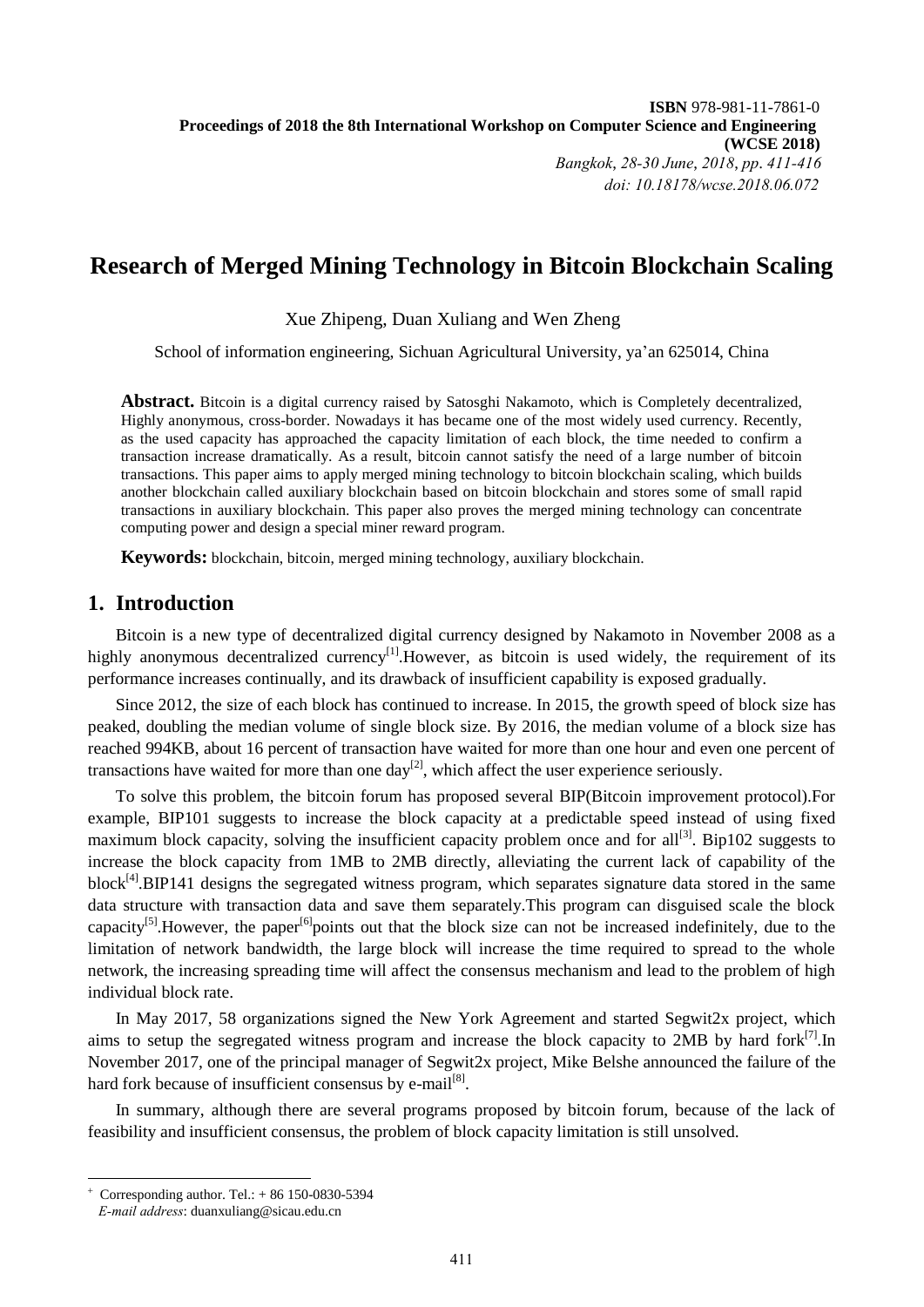The main contributions of this paper are applying the merged mining technology into bitcoin blockchain scaling problem, giving a programme of scaling according to the format and required parameters of merged mining technology, proving the merged mining technology can concentrate more computing power on calculating for blockchain and discussing the miner reward of merged mining technology.

# **2. Background Knowledge Of Blockchain**

#### **2.1. Transaction**

There are three kinds of transactions of bitcoin, including Generation Transaction, Script Hash Transaction, Pubkey Hash Transaction. The Generation Transaction is the first transaction of a blcok, its output is the new bitcoin and its input is a special parameter "coinbase" , which can be written in any value.The Script Hash is a rarely used kind of transaction, its address is created by three pairs of public and private keys. People can use the bitcoin from such address by just one private key. Pubkey Hash is the most widely used kind of transaction, it includes N inputs and M outputs.

### **2.2. Block**

Each block consists of a header and a body. The header of a block includes the current vision number, the root of Merkle tree, which is a special binary tree and its nodes are the hash of the transactions stored in current block,the hash of previous block, the Unix timestamp of the block creating time,the hash difficulty used for POW(Proof-Of-Work) and a random value.The body of block stores the detailed information of each transaction. The average time of block interval is ten minutes, and the capacity of a block is 1MB.

#### **2.3. The Chain Structure Of Blocks**

The chain structure of blocks is a structure that consists of the blocks which contain all the information of its previous blocks based on the Secure Hash Algorithm.After achieving the target hash difficulty, the node will broadcasts to the whole network, and other nodes will verify the result, if the result truly satisfy the hash difficulty, they will download the new block and calculate the new target hash. As each block contain the hash of previous block, node can make sure the history transaction information haven't been changed under the chain structure of blocks.

### **2.4. Miner Reward**

The operation of blockchain is maintained by all the nodes.Bitcoin set hash difficulty for POW and the attack to the bitcoin won't be successful unless the attacker has more than 51 percents of computing power.So, in order to inspire the miner to provide sufficient computing power for bitcoin blockchain, it will reward the miner who find a new block with some bitcoins.

### **3. The Merged Mining Technology In Blockchain Scaling**

Merged mining technology means building another blockchain——auxiliary blockchain, based on the original blockchain——parent blockchain and auxiliary blockchain trusts parent blockchain's work as its own. When a node finds a hash which satisfies auxiliary blockchain's hash difficulty but not satisfies parent blockchain's hash difficulty, the node will broadcast to the auxiliary blockchain network. When a node finds a hash which both satisfies auxiliary blockchain's and parent blockchain's hash difficulty, the node will broadcast to the parent blockchain network. As a result, the node will provide both auxiliary blockchain and parent blockchain with computing power and it can ensure their safety at the same time.In the merged mining technology, the parent blockchain doesn't need to change anything but auxiliary blockchain need specific design to execute AuxPOW (Auxiliary Proof-of-Work) protocol.

In 2014, The hard fork that enables AuxPoW kicked in at block 371337 of dogecoin. The dogecoin changed into a auxiliary blockchain of litecoin, which prevent the crisis of too little computing power in dogecoin blockchain<sup>[9]</sup>.

#### **3.1. The Requirement and Format of Merged Mining Technology**

The mainly difference between AuxPOW and POW is that AuxPOW doesn't have clear hash difficulty but AuxPOW needs to meet two conditions: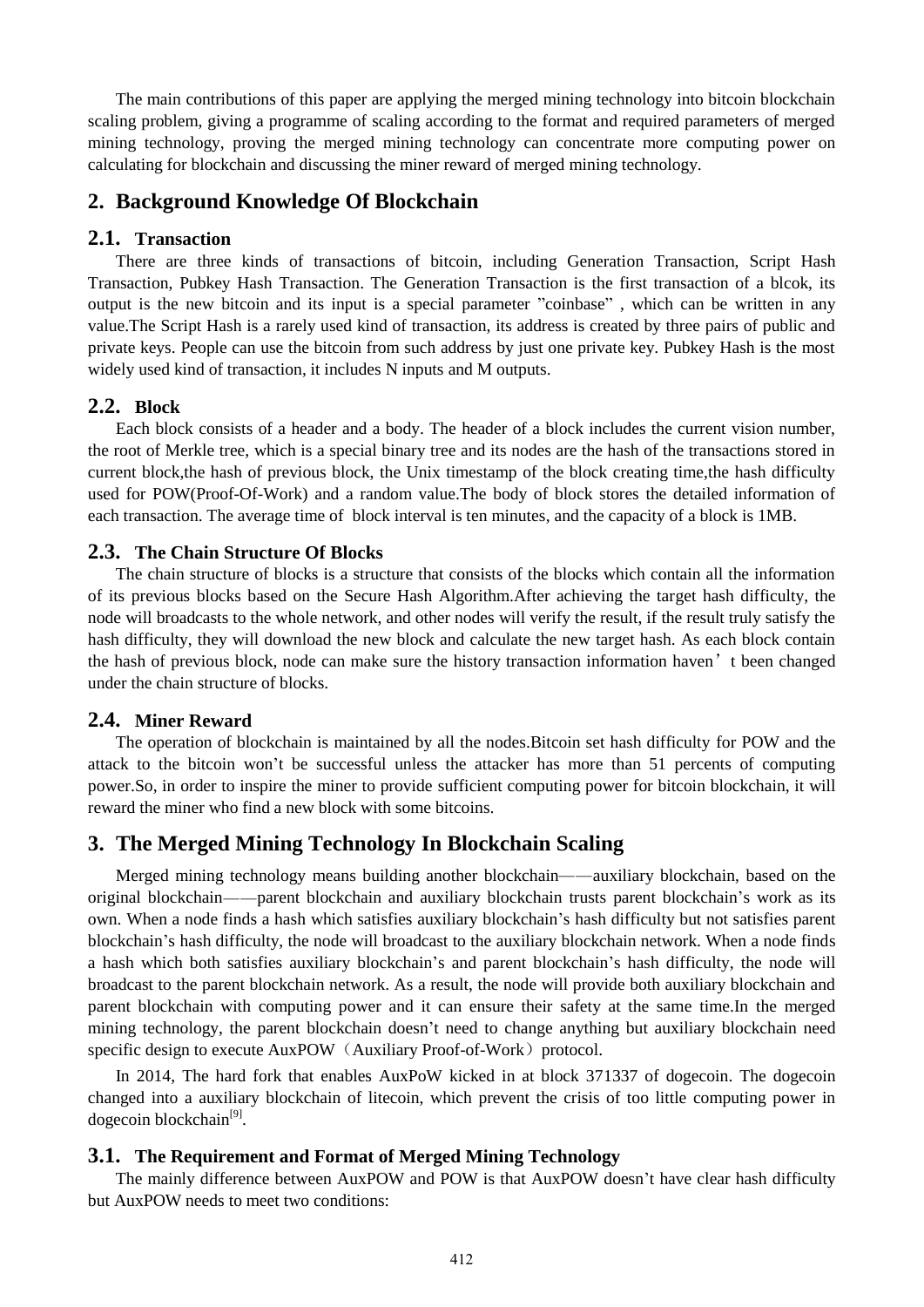(1)The hash of auxiliary blockchain must be stored in parent blockchain's "coinbase" parameter.

(2)The hash difficulty of parent blockchain must be higher than that of auxiliary blockchain.

For one hand the several parameters required to be written in parent blockchain's "coinbase" parameter are as listed:

| Description    | Size | Data type | Comment                                                             |  |
|----------------|------|-----------|---------------------------------------------------------------------|--|
| magic          | 4    | char[4]   | $0xfa$ , $0xbe$ , 'm'                                               |  |
| aux block hash | 32   | char[32]  | Hash of auxiliary block header                                      |  |
| merkle size    | 4    | $int32$ t | Number of transaction auxiliary block<br>Merkle tree                |  |
| merkle nonce   | 4    | $int32$ t | Nonce used to calculate indexes into<br>auxiliary block merkle tree |  |

For another hand, the auxiliary block need add additional five parameters based on the current structure of transaction.

| Description               | <b>Size</b> | Data type           | Comment                                                                                                                                             |  |
|---------------------------|-------------|---------------------|-----------------------------------------------------------------------------------------------------------------------------------------------------|--|
| coinbase_txn              | ?           | txn                 | Coinbase transaction that is in the parent<br>block                                                                                                 |  |
| block hash                | 32          | char[32]            | Hash of the parent block header                                                                                                                     |  |
| coinbase<br><b>branch</b> | ?           | Merkle branch       | The merkle branch linking the coinbase<br>to the parent block's Merkle root<br>The merkle branch linking this auxiliary<br>blockchain to the others |  |
| blockchain<br>branch      | ?           | Merkle branch       |                                                                                                                                                     |  |
| parent_block              | 80          | <b>Block header</b> | parent block header                                                                                                                                 |  |

Table 2: Additional five parameters in auxiliary block transaction

The node can verify the AuxPOW through following three processes:

(1)Verify whether the header of parent block satisfies auxiliary block hash difficulty.

(2)Verify whether Generation Transaction is contained by parent block.

(3) Verify whether the hash of auxiliary block is written in coinbase parameter $^{[10]}$ .

### **3.2. The Principle of Scaling**



Fig. 1: The principle of scaling.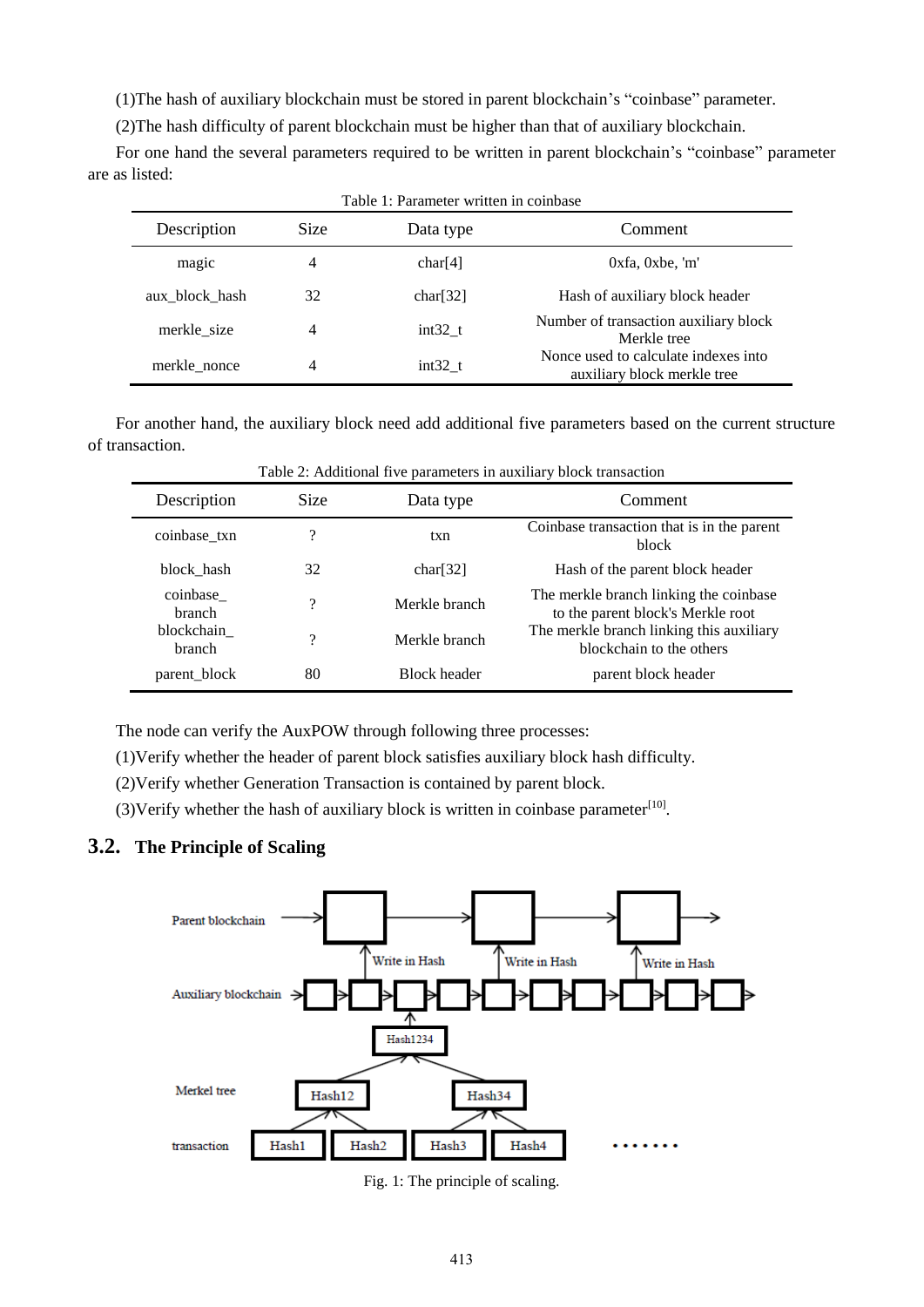Firstly, according to the format of merged mining technology, build another blockchain as a auxiliary blockchain, whose time of block interval can be less than ten minutes and capability can be more than 1MB.Secondly, divide all the transactions into two types, one is large transaction which need to be more safe and another is small transaction which need to be verify rapidly Then put the first type of transactions into the parent block——bitcoin blockchain, and put the second type of transaction into the auxiliary block.When the parent blockchain creates a new block, write the hash of auxiliary blockchain into "coinbase" to ensure the safety of small transactions. As there is no need to change the parent blockchain, so apply merged mining technology to bitcoin blockchain scaling will not lead to any fork.

#### **3.3. Increasing Computing Power**

When there is one blockchain, the blockchain will execute in the serial process of verifying hash difficulty, downloading the block, calculating the hash. However, when there is another auxiliary blockchain, it can divide a big block into several small blocks, downloading the block and calculating the hash at the same time, which can gather more computing power.

When there is only one blockchain, the average time of blocks interval is  $t_1$ , the time to download the block is  $x_1$ , the computing power of the whole network is w, so the calculation of each block is  $w(t_1 - x_1)$ 

When there is a parent blockchain and a auxiliary blockchain, the average time of parent blocks interval is  $t_1$ , the average time of auxiliary blocks interval is  $t_2$ , the time to download parent block is  $x_2$ , the time to download auxiliary block is  $x_3$ , the calculation of parent block is  $w(t_1 - x_2)$ , the calculation of auxiliary block is  $w(t_1 - x_2)(t_2 - x_3)/t_2$ 

We assume the condition of network will not change in a short time, and the speed of downloading is *v*

When the storage transaction data in the first situation is equal to that in the second situation, which means  $x_2 + (10 - x_2)x_3/t_2 = x_1$ 

At this time, it is clear that  $w(t_1 - x_2) > w(t_1 - x_1)$ 

In conclusion, merged mining technology can increase the computing power of parent blockchain and decrease the lack of attack.

#### **3.4. Miner Reward**

In order to encourage miners to provide bitcoin blockchain with sufficient computing power to maintain its operation, it will send some of new bitcoins to the miner's address who finds a new block as reward. The source of revenue of miners are the reward from the blockchain and the fee of bitcoin transaction. The bitcoin blockchain generates 50 bitcoins a block at the beginning, then halves the bitcoin generated every four yeas untill 2140, and there will be no reward for finding a new block after2140. At that time, the revenue will only come from transaction fee<sup>[11]</sup>.

To prevent to create new bitcoin or other competition coin, the auxiliary block will not reward the miner when he finds a new block but he can get some percents of transaction fee. It is clear that if the revenue from auxiliary blockchain more than parent blockchain, the miners will stop calculating for the parent blockchain but only calculate for auxiliary blockchain. In order to prevent the attack from auxiliary, and gather more than 51 percents of computing power for parent blockchain, the revenue from parent blockchain should be more than 51 percents of all the reward.

### **4. The Comparison of Other Programme**

The RSK(rootsock) uses the technology with sidechain,which builds another blockchain and is two-way wagged with the main blockchain. There is a kind of bitcoin token called smartBTC, and its exchange rate is smartBTC:BTC=1:1. when users use bitcoin to trade with each other, they need to seed their bitcoin to a semi trusted third party and they will send the smartBTC to users on the sidechain. after the transaction, users send smartBTC to the semi trusted third party and they will send BTC to users on the main blockchain [12,13].

Extension blocks devise a second layer on top of canonical bitcoin blocks, and it will control the transaction enter or quit the extension blocks according to a parameter[14].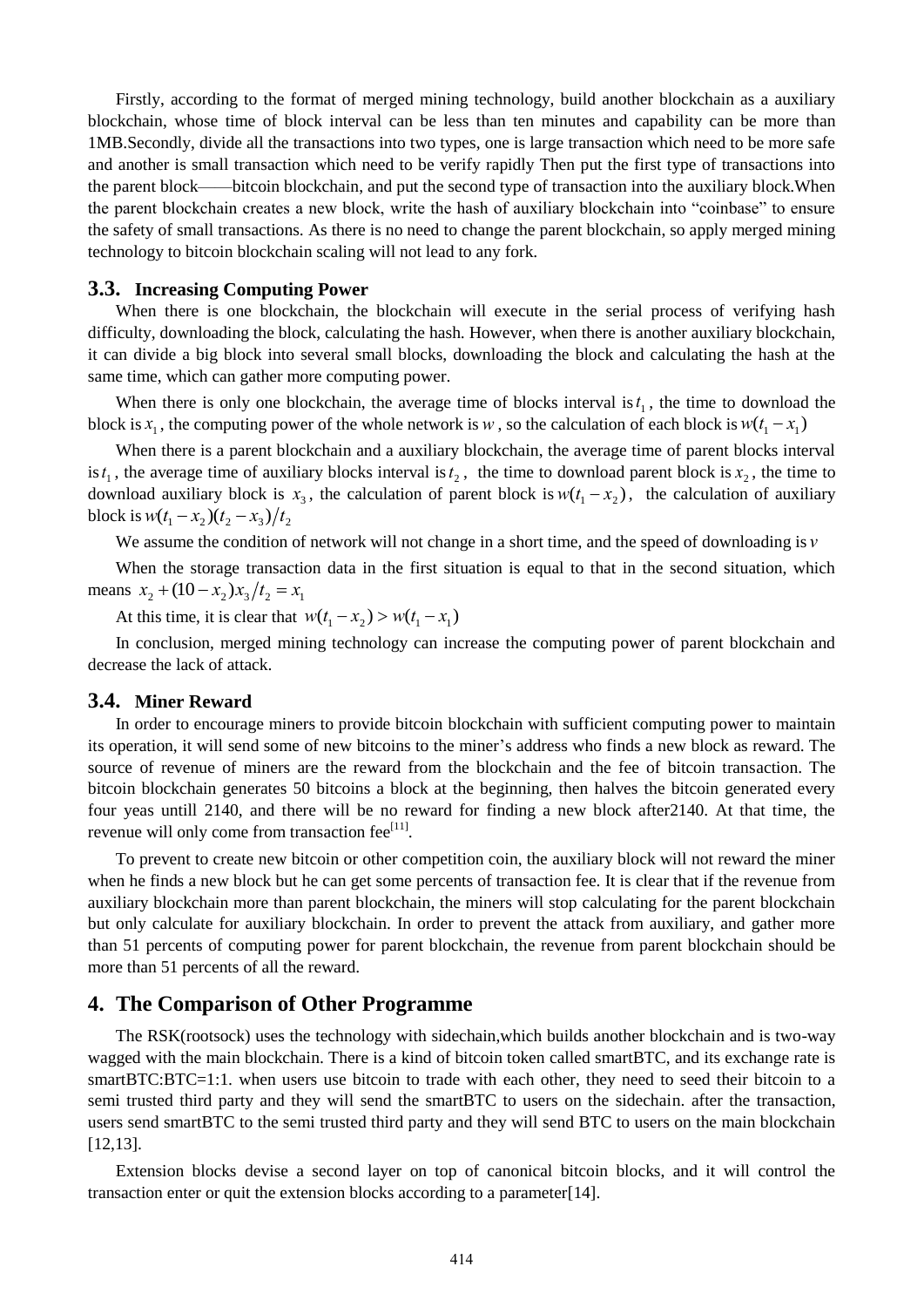|                             | <b>Extension blocks</b> | <b>RSK</b> | <b>Merged Mining</b> |
|-----------------------------|-------------------------|------------|----------------------|
| Fork                        |                         |            |                      |
| Semi trusted third<br>party | v                       |            |                      |
| Smart contrast              |                         |            |                      |
| Competitive coin            |                         |            |                      |

# **5. Prospect**

As a parent blockchain can have indefinitely auxiliary blockchains, the merged mining technology can give chance to bitcoin to build smart contract system which is impossible because of insufficient capacity. smart contract is proposed by Nick Szabo in  $1997^{[15]}$ , which is a highly evolved e-commerce contract between online strangers. Under the smart contract system, bitcoin can be used in more occasions such as medical area, financial area, etc.

# **6. Conclusion**

The merged mining technology can solve the problem of bitcoin blockchain scaling effectively by building another auxiliary blockchain with appropriate parameters and special miner reward programme.The large transactions stored in parent blockchain can be more safe as the merged mining technology can concentrate more computing power and the small transactions stored in auxiliary blockchain can be verified rapidly.What's more, the merged mining technology can build a smart contrast system which can lead a wider use of bitcoin.

### **7. Acknowledgement**

The authors thank some helpful work from Wu Yi, Mou Yunjing, Liu Xiaobao. They also thank the suggestion and instruction from Prof. Zhang Dejun

# **8. References**

- [1] Nakamoto S. Bitcoin: A peer-to-peer electronic cash system. https://bitcoin.org/bitcoin.pdf, retrived December. 2017.
- [2] Yu Hui, Zhang Zongyang, Liu Jianwei. Research On Scaling Technology Of Bitcoin Blockchain. In *Journal Of Computer Research And Development*(2017).
- [3] Andresen G. BIP 0101:Increase maximum blocksize.[, https://github.com/bitcoin/bips/blob/master/bip-](https://github.com/bitcoin/bips/blob/master/bip-0101.mediawiki,)[0101.mediawiki,](https://github.com/bitcoin/bips/blob/master/bip-0101.mediawiki,) retrived December. 2017.
- [4] Garzik J. BIP 0102:Block size increase to 2MB. https://github.com/bitcoin/bips/blob/master/bip-0102.mediawiki, retrived December. 2017.
- [5] Lombrozo E, Lau J, Wuille P. BIP 0141:Segregated Witness (Consensus layer). https://github.com/bitcoin/bips/blob/master/bip-0141.mediawiki, retrived December. 2017.
- [6] Croman K, Decker C, Eyal I, et al. On Scaling Decentralized Blockchains. In *Financial Cryptography and Data Security*(2016).
- [7] Haywood M. Segwit2x, 'The New York Agreement'. [https://bravenewcoin.com/news/segwit2x-the-new-york](https://bravenewcoin.com/news/segwit2x-the-new-york-agreement/)[agreement/,](https://bravenewcoin.com/news/segwit2x-the-new-york-agreement/) retrived December. 2017.
- [8] Belshe M, [Bitcoin-segwit2x]Segwit2x Final Steps. https://lists.linuxfoundation.org/pipermail/bitcoinsegwit2x/2017-November/000685.html, retrived December. 2017.
- [9] Higgins S, Dogecoin Community Celebrates as Merge Mining with Litecoin Begins.https://www.coindesk.com/dogecoin-celebrates-litecoin-merge-mining/, retrived December. 2017.
- [10]Nakamoto S. Merged mining specification. https://en.bitcoin.it/wiki/Merged\_mining\_specification, retrived December. 2017.